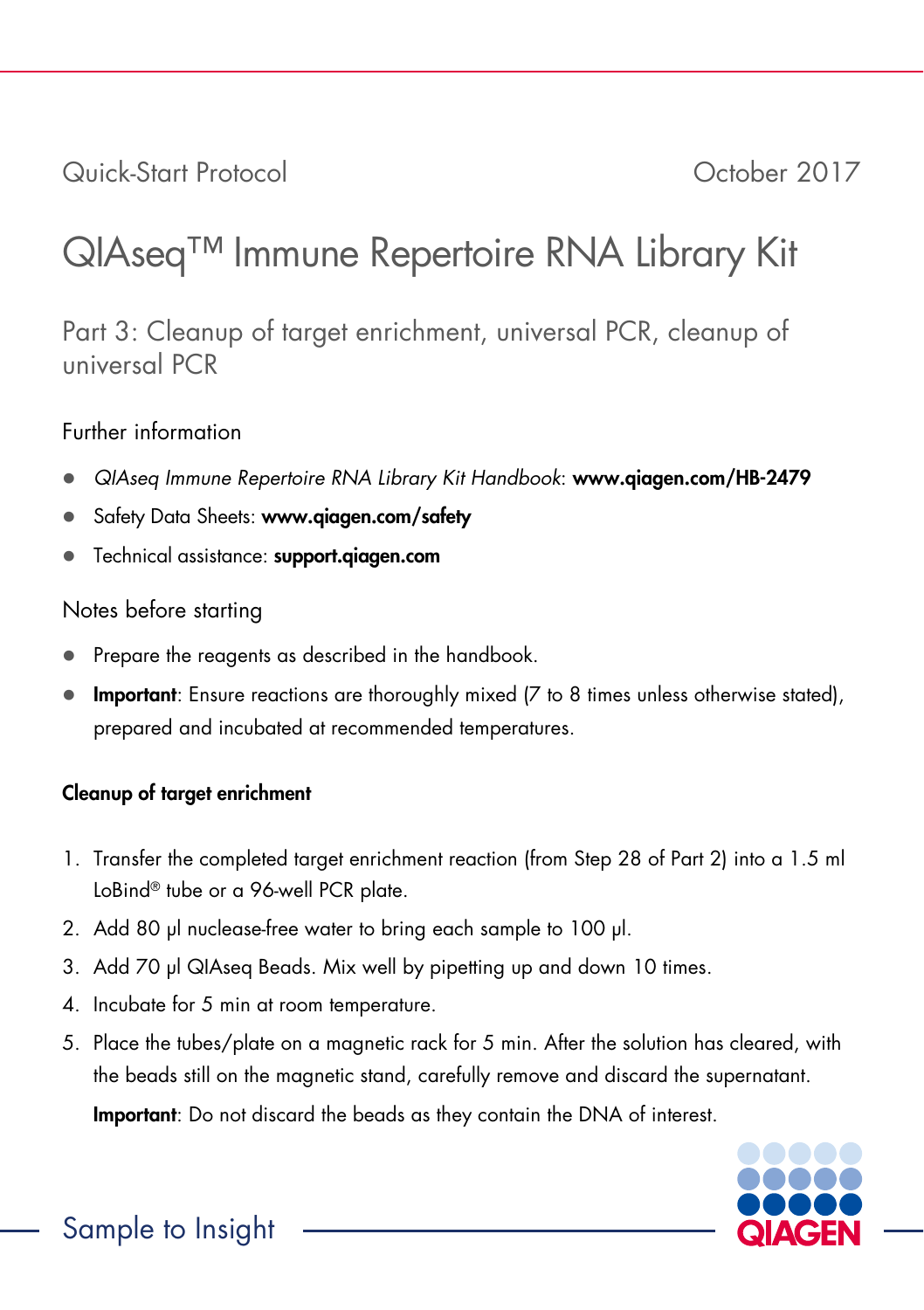- 6. With the beads still on the magnetic stand, add 200 µl 80% ethanol. Rotate the tube (2 to 3 times) or move the plate side-to-side between the two column positions of the magnet to wash the beads. Carefully remove and discard the wash.
- 7. Repeat the ethanol wash.

Important: Completely remove all traces of the ethanol wash after this second wash.

- 8. With the beads still on the magnetic stand, air dry at room temperature for 10 min. Note: Visually inspect that the pellet is completely dry. Ethanol carryover to the next universal PCR step will affect PCR efficiency.
- 9. Remove the beads from the magnetic stand, and elute the DNA from the beads by adding 15.4 µl nuclease-free water. Mix well by pipetting.
- 10.Return the tube/plate to the magnetic rack until the solution has cleared.
- 11.Transfer 13.4 µl supernatant to a clean tube or plate.
- 12.Proceed with "Universal PCR". Alternatively, the samples can be stored at –30 to –15°C in a constant-temperature freezer for up to 3 days.

### Universal PCR

13.Prepare the Universal PCR as described in Table 1 or Table 2.

Important: The IL-N7 Adapter Plate A, B, C or D set used in the adapter ligation reaction must be paired with the matchingIL-S5 Index Primer Plate A, B, C or D set used in the Universal PCR reaction.

Important: If using QIAseq 96-index I set A, B, C or D, mix components directly in IL-S5 Index Primer Plate A, B, C or D set which contains dried IL-S5 index and Universal PCR primers. See Figure 4 in the handbook for layout of the index primers.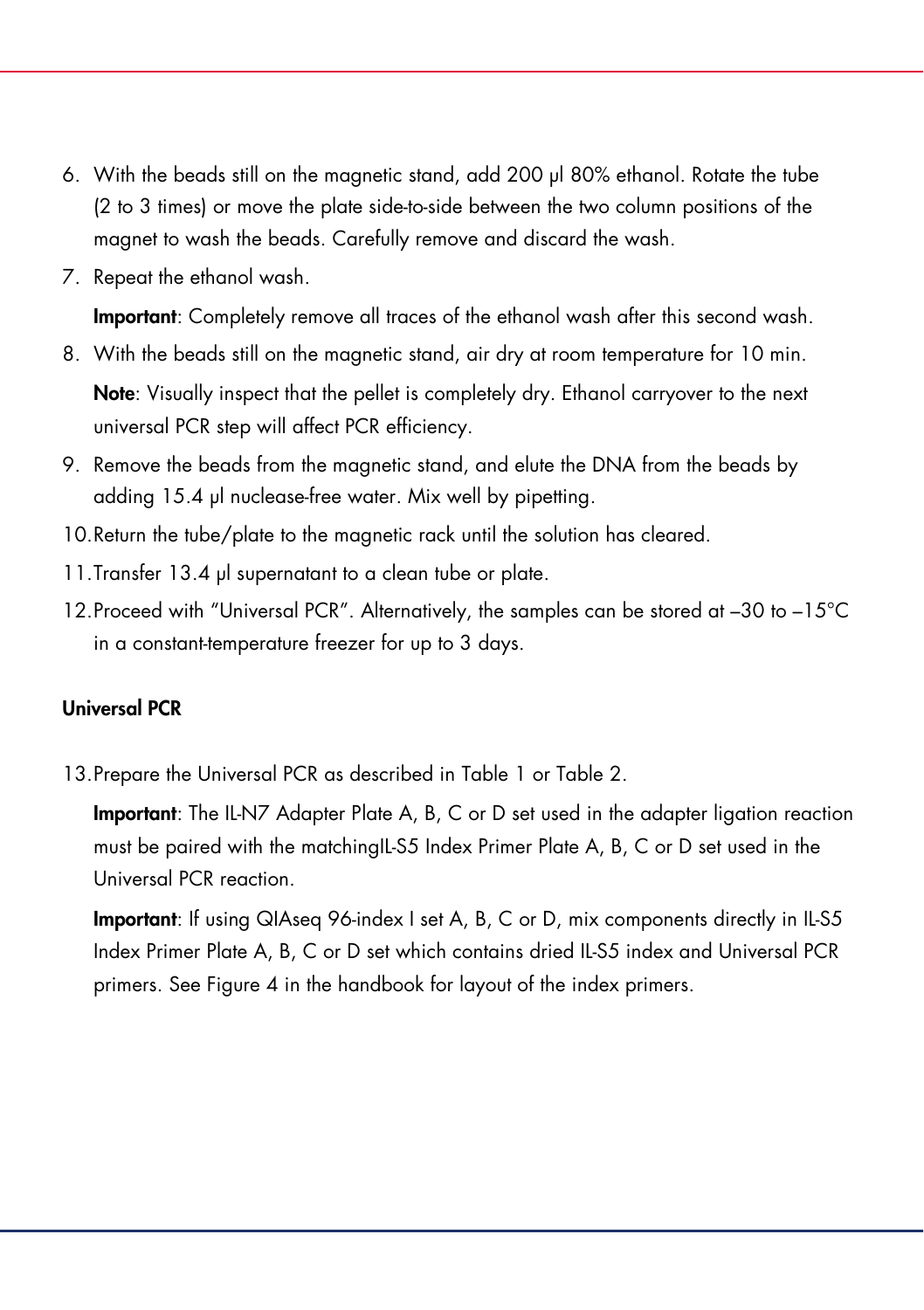Table 1. Preparation of universal PCR reactions if using QIAseq 12-index I

|                                        | 1 reaction $(\mu I)$ |  |  |
|----------------------------------------|----------------------|--|--|
| Purified sample (already in tube)      | 13.4                 |  |  |
| QIAseq RNA Buffer, 5x                  | $\overline{4}$       |  |  |
| <b>IL-Universal Primer</b>             | 0.8                  |  |  |
| IL-S5## Index Primer                   | 0.8                  |  |  |
| HotStarTaq <sup>®</sup> DNA Polymerase |                      |  |  |
| Total                                  | 20                   |  |  |

#### Table 2. Preparation of Universal PCR reactions if using QIAseq 96-index I Set A, B, C or D\*

|                           | 1 reaction $(\mu I)$ |  |  |
|---------------------------|----------------------|--|--|
| Purified sample           | 13.4                 |  |  |
| QIAseq RNA Buffer, 5x     | 4                    |  |  |
| HotStarTaq DNA Polymerase |                      |  |  |
| Nuclease-free water       | 1.6                  |  |  |
| Total                     | 20                   |  |  |

Applies to QIAseq IL-S5 Index Primer Plate in A, B, C or D set. The final library dual sample index is determined by the combination of the IL-N7 Adapter Plate and the QIAseq IL-S5 Index Primer Plate. Total sample index level can be up to 384-plex if using QIAseq 96-index A, B, C and D sets together.

14. Program a thermal cycler using the cycling conditions in Table 3.

#### Table 3. Cycling conditions for universal PCR

| <b>Step</b>    | Cycles   | Incubation temperature           | Incubation time          |
|----------------|----------|----------------------------------|--------------------------|
|                |          | 95 $°C$                          | $15$ min                 |
| $\overline{2}$ | 27 or 30 | $95^{\circ}$ C<br>$60^{\circ}$ C | 15 <sub>s</sub><br>2 min |
| 3              |          | $72^{\circ}$ C<br>$4^{\circ}$ C  | 5 min<br>Hold            |

Note: Cycle numbers can be adjusted based on sample type and user experience. Library yield is related to input amount and sample type. It is recommended to use 27 cycles for fresh, high-quality RNA samples with ≥ 100 ng input or 30 cycles for input amounts less than 100 ng.

15.Proceed with "Cleanup of universal PCR". Alternatively, the samples can be stored at  $-30$  to  $-15^{\circ}$ C in a constant-temperature freezer for up to 3 days.